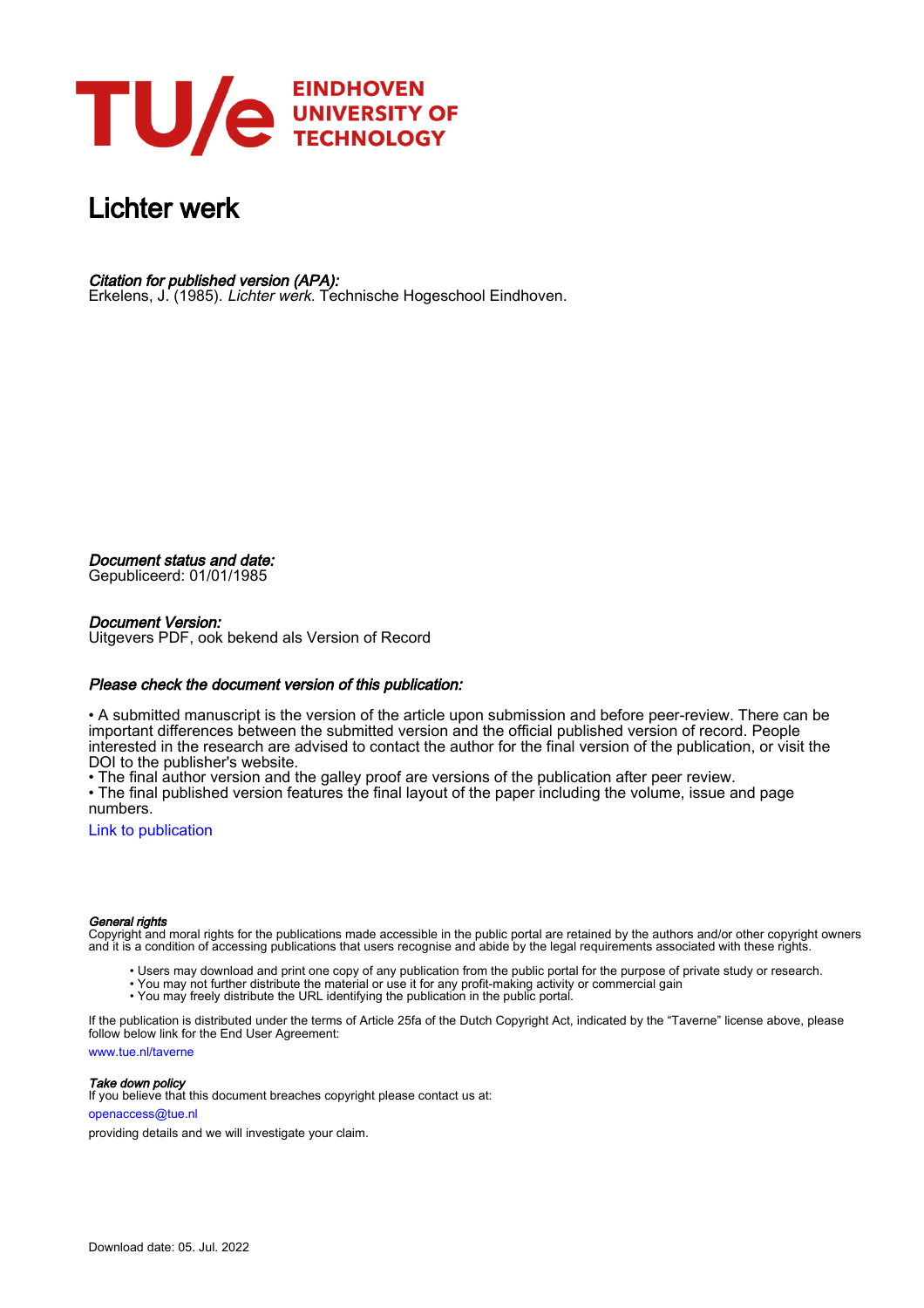# Lichter werk

Prof.ir. J. Erkelens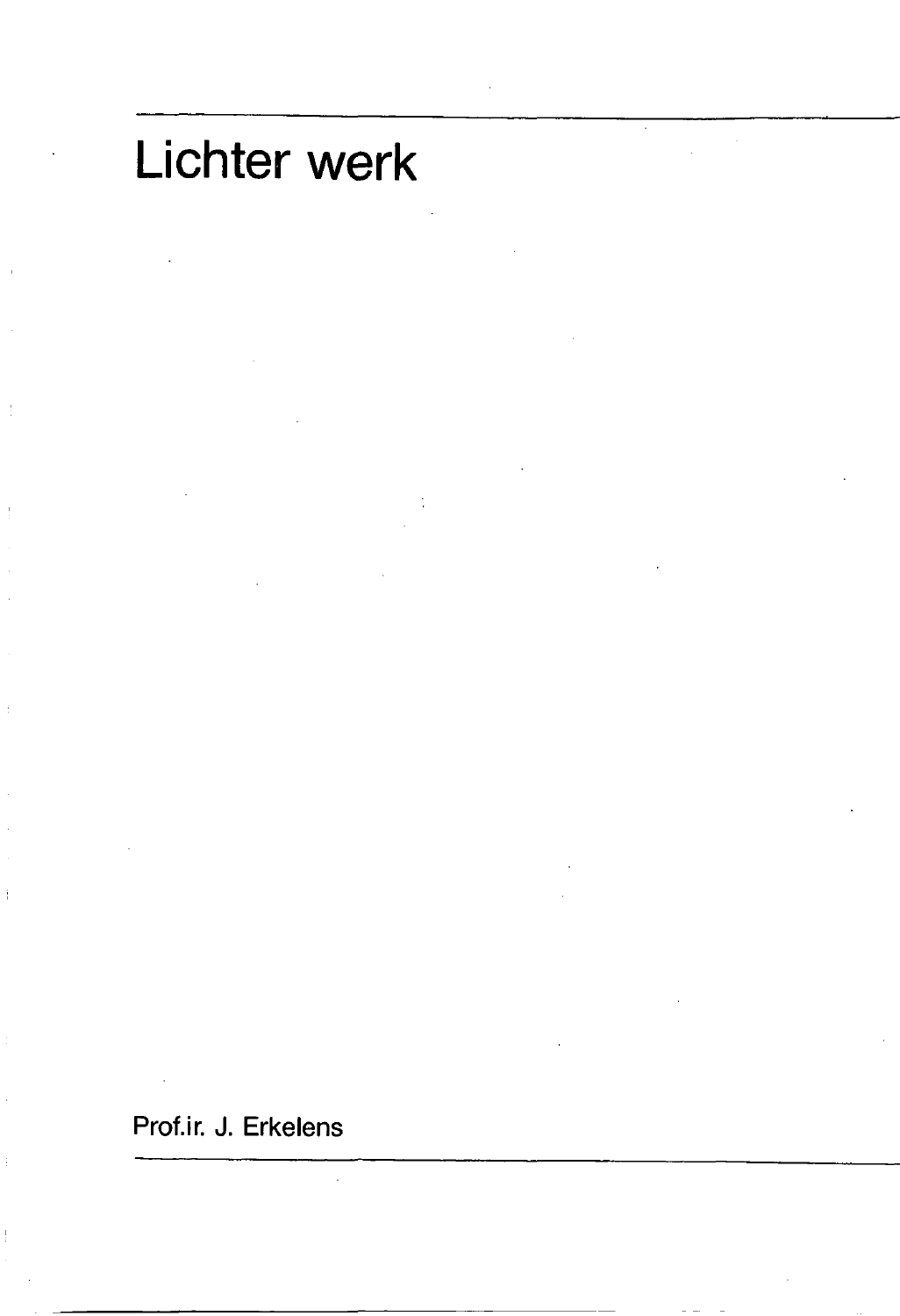## Lichter werk

#### Prof.ir. J. Erkelens

Afscheidscollege door prof.ir. J. Erkelens, hoogleraar in de werktuigbouwkundige bedrijfsmechanisatie in de afdeling der Werktuigbouwkunde van de Technische Hogeschool Eindhoven, op Vrijdag 27 september 1985.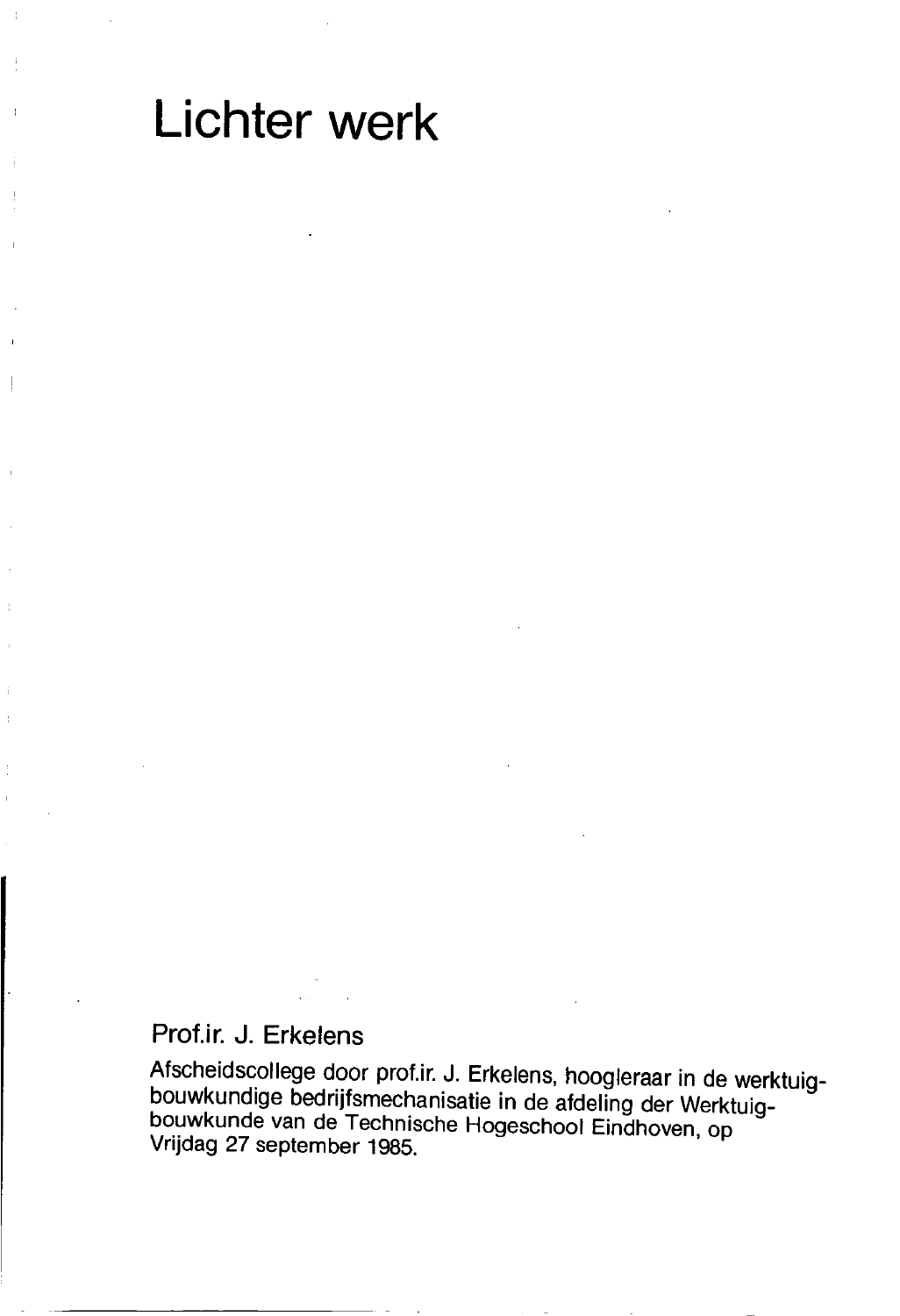#### Zeer gewaardeerde toehoorders.

Het in technisch opzicht zo fascinerende vak, dat ik sinds 1951 in de industrie en sinds eind 1966 aan de Hogeschool heb mogen beoefenen, de bedrijfsmechanisatie, zie ik in de eerste plaats als een de mens dienend vak. Het richt zich immers op het lichter maken van mensenwerk: ook wel op het mogelijk maken van werk dat mensen wellicht wel zouden willen, maar niet zouden kunnen doen, omdat het hun vermogens te boven gaat. Dikwiils zal het gaan om het overnemen van werk dat mensen eigenlijk liever niet zouden doen, tenzij ze er door omstandigheden toe gedwongen worden. Zulke omstandigheden deden en doen zich helaas nog al eens voor, en kunnen er dan toe leiden dat mechanisatie tijdelijk eerder als een vloek dan als een zegen wordt beschouwd

Leven en werken zijn zo nauw verbonden, dat het ons niet mag verbazen dat het streven naar mechanisatie van het werk tot in de oudste geschiedenis terug te vinden is. Interessant is een citaat uit het eerste boek 'Politiek' van Aristoteles.

'Indien ieder gereedschap op een gegeven of zelfs voorafgevoerd bevel uit zichzelf kon werken, zoals de standbeelden van Daedalus of de drievoeten van Vulcanus, die op eigen beweging naar de vergadering der goden gingen, indien de spoelen alléén weefden, indien de strijkstok alléén speelde, dan konden de patroons het stellen zonder arbeiders, en de meesters zonder slaven'. Blijkbaar droomde Aristoteles al van mechanisatie. Niet zo vreemd overigens, want de Grieken kenden gemechaniseerde poppenspelen, waarvoor de beweegkracht werd geleverd door een blok lood, dat boven op het zand van een groot formaat zandloper werd gelegd. Aan het blok was een touw bevestigd, dat om de drijfas van de ingenieuze machine was geslagen, zoals het startkoord van een motormaaier.

 $\mathbf{L}$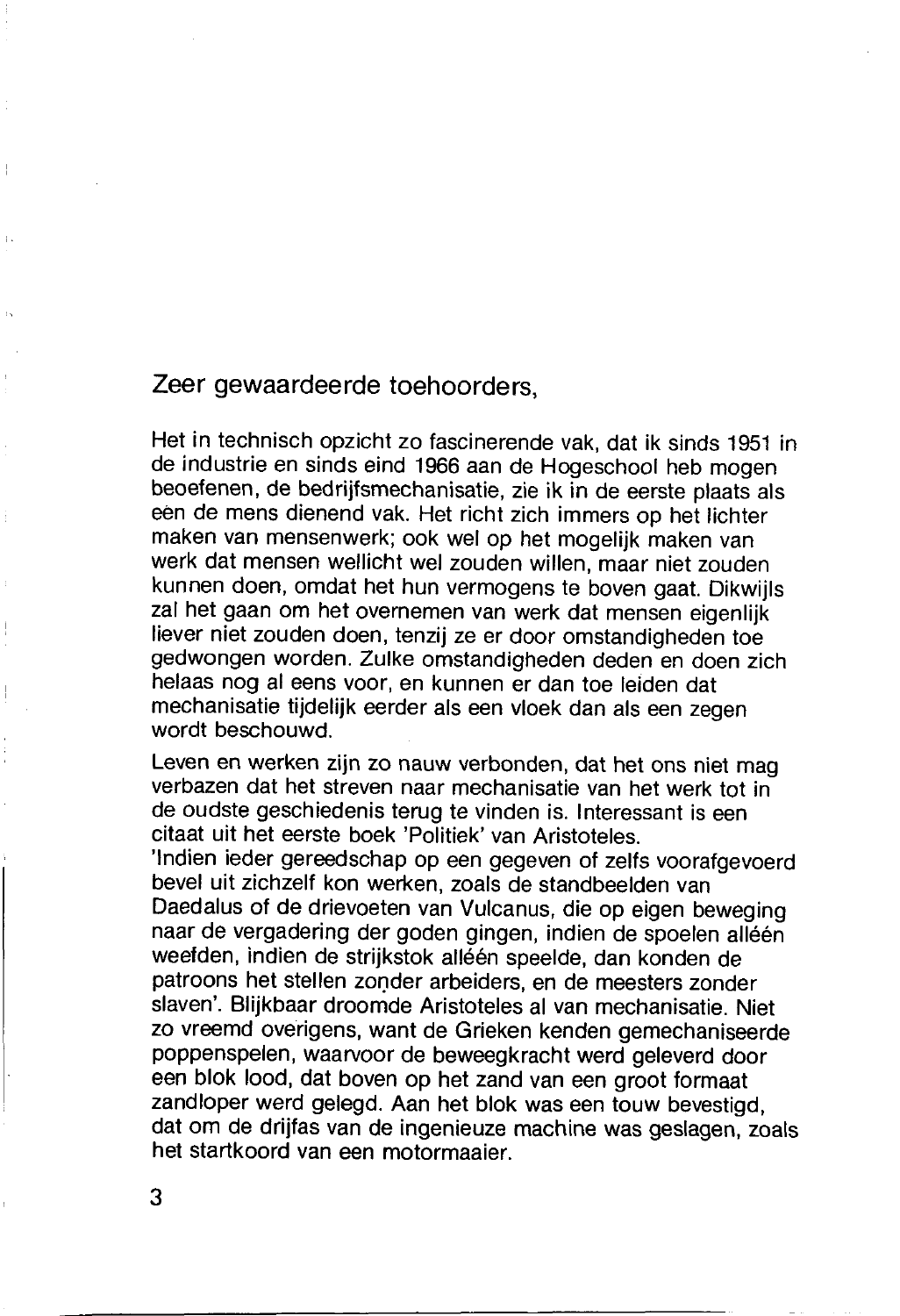Merkwaardig is, dat een dergelijk poppenspel -ongeveer een halve eeuw geleden- de eerste gecompliceerde machine was, die ik in zijn werkingsprincipes trachtte te doorgronden; principes die ook nu nog veelvuldig worden toegepast in de bedrijfsmechanisatie. Terzijde moet ik hierbij opmerken, dat ik reeds vanaf mijn kleuterjaren een soort Montessori-onderwijs in de techniek genoot van mijn vader, die behalve all-round vakman een boeiend verteller was. De bedoelde machine werd aangedreven door een met de hand op te winden veermotor, die een stelsel van assen, koppelingen, tandwielen, nokken, stangen, kabeltjes enz. in beweging zette om de poppeties te commanderen. Opgevoerd werd de aangrijpende tragedie uit de bijbel van de twee vrouwen, die elkaar voor de troon van koning Salomo een kind betwisten. Nog zie ik de in glanzend messing uitgevoerde scherprechter op bevel van Salomo het blinkend zwaard heffen

om te dreigen het kind in tweeën te delen!

De machine werd in de klas gedemonstreerd door een ondernemend man, die er de scholen mee langs reisde, en de kost probeerde te verdienen uit de vele kleine bijdragen die de leerlingen van huis moesten meebrengen. Geen onderwijshervormings-commissie zou ooit op het idee gekomen zijn met een dergelijk ingenieus voorbeeld van predestinatie godsdienstonderwijs en technisch onderwijs te combineren, en dat nog buiten bezwaar van 's rijks schatkist.

Ongemerkt heb ik een begin gemaakt met het inleidende onderwerp van miin college: een partiële categoriale autobiografie. Ik beperk mij namelijk tot een keuze uit de verzameling van mijn belevenissen met betrekking tot de beoefening van de techniek.

De twee onderwerpen die ik verder wil aansnijden zijn: - de inrichting van onderwijs en onderzoek van de groep bedriifsmechanisatie

-het voortbestaan van de TH als technisch wetenschappelijke instelling.

In veler ogen was ik een Zondagskind, dat zich nooit hoefde in te spannen een examen te halen. Mijn lagere en middelbare schooliaren van '29 tot '42 vielen samen met crisis en oorlog. Terugblikkend constateer ik met dankbaarheid dat ik desondanks uitstekend onderwijs heb genoten.

De langdurige crisis had tot gevolg, dat alleen de beste academici een baan kregen als leraar. Dat gold zeker voor het Lorentz Lyceum, dat op het dieptepunt van de crisis werd gesticht. Daar werd mijn belangstelling voor de wetenschappen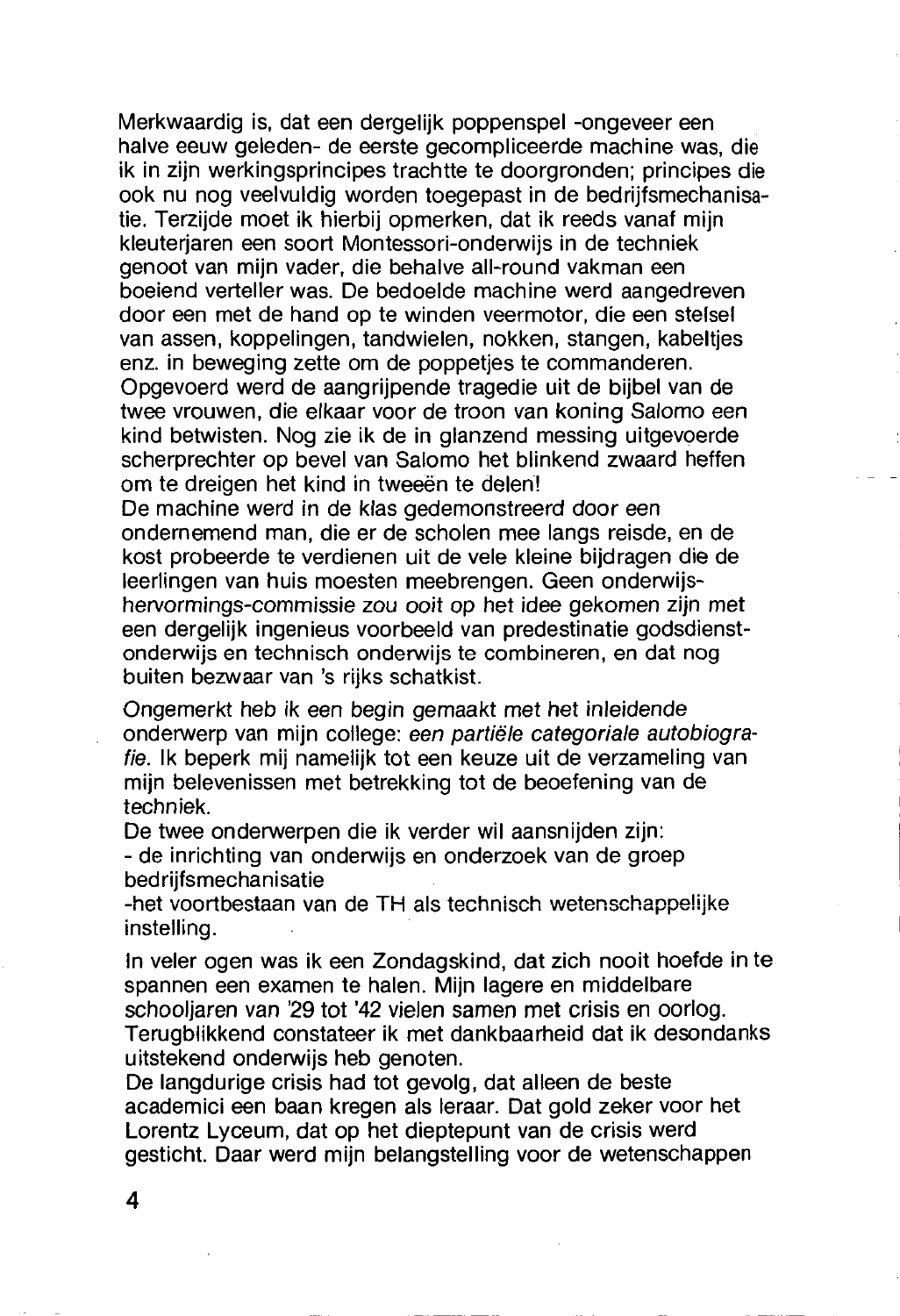sterk gestimuleerd. De van het Philips Laboratorium afkomstige. technisch georiënteerde natuurkunde leraar Drs. P.J. ten Have was de man die mijn interesse voor techniek levend hield. In die jaren raakte ik zeer geboeid door de luchtvaarttechniek; zo ontwierp en bouwde ik modelvliegtuigen, die op de Oirschotse heide werden beproefd.

In '42 liet ik mij niet inschrijven als student in Delft, waar moeilijkheden met de Duitse bezetters dreigden, maar aan de drie jaar tevoren gestichte MTS hier ter stede. Voor een HBS-er was de cursusduur drie jaar, waarvan het middelste geheel besteed werd aan stages in de industrie. Het eerste jaar werd voor meer dan de helft van de tijd doorgebracht in de goed geoutilleerde werkplaats en op de tekenzaal. Daar kregen wij les in het ontwerpen van de doorgewinterde Philips-constructeurs Reyngoud en Wielinga. Gedurende mijn praktisch jaar -het laatste oorlogsjaar- werkte ik ondermeer drie maanden op het proefstation van de Staatsmijnen te Treebeek als assistent van de geniale ingenieur Fontein. Ik bouwde zijn eerste proefopstelling voor vloeistofcyclonen, en leverde een bescheiden bijdrage aan de theorievorming, door op mijn eigen houtie een proef te nemen met een cycloon, die ik op zijn kop zette. Ik toonde daarmee aan. dat het vangstpercentage niet beïnvloed werd door de zwaartekracht.

Ook werkte ik een tiid als monteur in de montage-afdeling voor bedriifsmechanisatie-machines van de Philips Machinefabrieken. een waar eldorado voor werktuigbouwers.

Inmiddels was ik in contact gekomen met C. Pont, zeer begaafd ontwerper van gloeilampen-machines en naaste medewerker van de in b.m. kringen legendarische ir. Koning. Zo nu en dan nam hii mii een middag mee de fabriek in voor aanschouwelijk privé-onderwijs tussen de werkende machines. Zo werd de basis gelegd voor mijn belangstelling voor het vak bedrijfsmechanisatie. In de Eindhovense luchtvaartclub had ik de bekende piloot en vliegtuigtechnicus J. Hoekstra leren kennen. Hij was degene die mii onmiddellijk na de bevrijding van Eindhoven uitnodigde als aspirant-mecaniciën toe te treden tot het zesde Nederlandse Auster Squadron van de Nederlandse Luchtmacht in Engeland. Na een spoedopleiding in de vliegtuigfabriek van Taylorcraft te Leicester en de Marshall's Flying School te Cambridge verwierf ik de vereiste bevoegdheden, en kreeg ik het technisch beheer over negen lichte verkenningsvliegtuigen.

Na de militaire dienst voltooide ik eerst mijn MTS-opleiding alvorens mij in 1946 te laten inschrijven als student in Delft.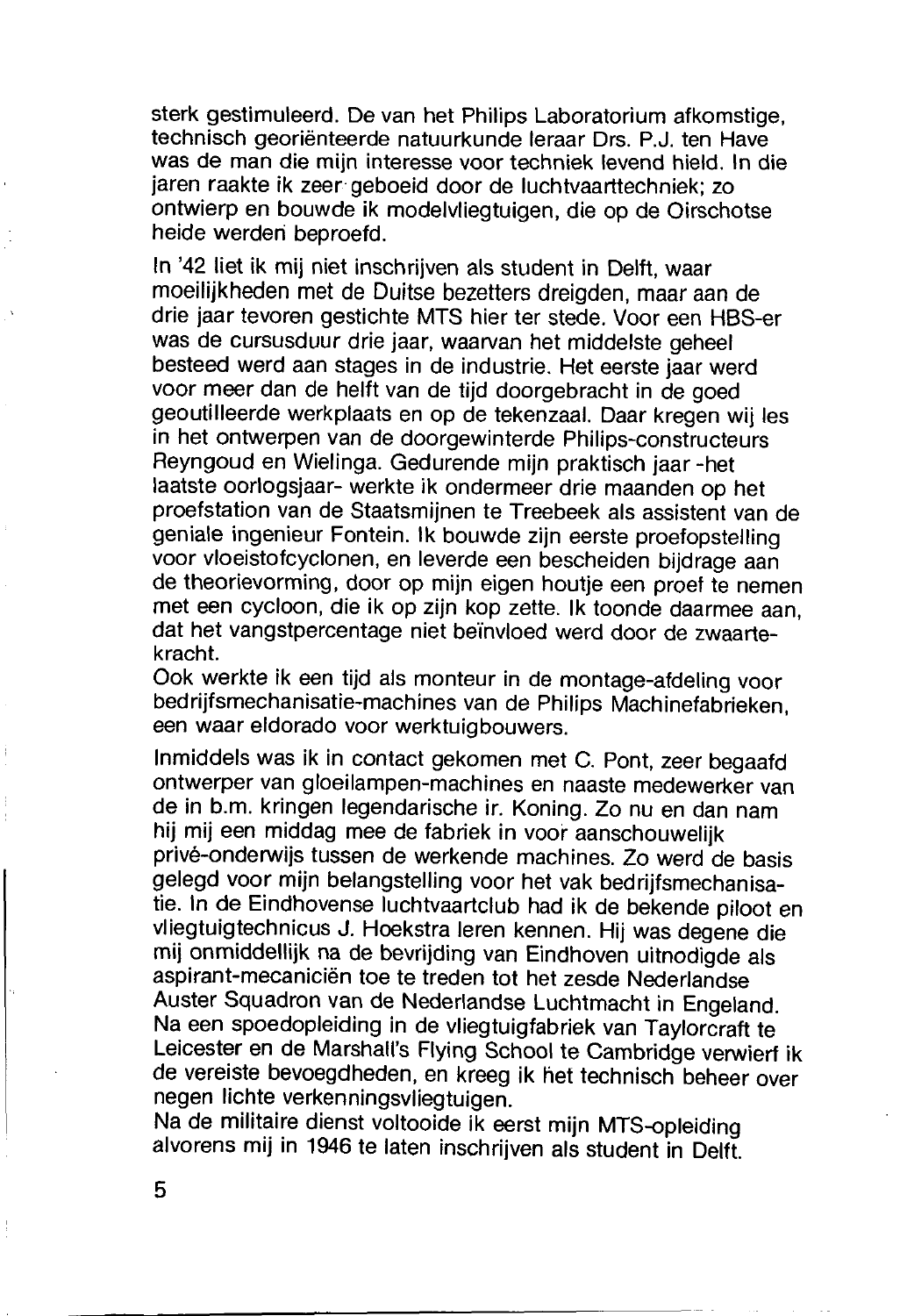Grote dank ben ik verschuldigd aan het Philips van der Willigenfonds, dat deze studie bekostigde. In de zomermaanden probeerde ik wat extra geld te verdienen. Zo werkte ik twee maanden onder leiding van H.C. Nieuwenhoven op het ontwerpbureau van de Optische Industrie 'De oude Delft'. Nieuwenhoven, thans in zijn zeventiger jaren nog steeds actief, is een technisch autodidact van groot formaat en m.i. goed voor een eredoctoraat als zijn prestaties in brede kring bekend zouden zijn. Ik vermeld slechts dat in een safe in Zwitserland een door hem ontworpen en eigenhandig vervaardigd zakplanetarium ligt te draaien. behorend tot de verzameling kostbare uurwerken van een gefortuneerd zakenman.

Gedurende die onvergetelijk mooie zomer van '47 ontwierp ik miin eerste bedriifsmechanisatie-machine, die ook inderdaad werd gebouwd: een spoelmachine voor het reinigen van lenzen na het slijpen of polijsten.

Een andere zomer bracht ik door op de ontwikkelingsdienst van de Machinefabrieken in Eindhoven, destijds geleid door ir. A.J. Pekelharing. Daar leerde ik werken met elektronische meetinstrumenten, die wij gebruikten voor de beproeving van draaibanken.

Miin eindstudie verrichtte ik onder leiding van de van Philips afkomstige Prof.ir, L.H. de Langen. Hij introduceerde het vak meet- en regeltechniek in de afdeling voor werktuig- en scheepsbouwkunde, een vak dat mij in hoge mate boeide. Laboratoriumfaciliteiten had hij echter nauwelijks, en het was destiids een groot voorrecht, dat hij mij toestond mijn laatste studiejaar door te brengen op de afdeling voor meet- en regeltechniek van Philips, geleid door Ir. H. Lindenhovius en Ir. H.J. Roosdorp. In dat jaar 50/51 ontwikkelde ik een lineaire elektro-pneumatische omvormer en een programmaregelaar.

Al gauw werd mij duidelijk, dat de regeltechniek bij Philips helemaal de elektronische kant op ging. Dat maakte het vak voor een beginnend werktuigbouwer minder aantrekkelijk. Daarom aanvaardde ik na het behalen van het ingenieursdiploma een functie bij de afdeling bedrijfsmechanisatie van de elektronenbuizenfabriek onder leiding van dr.ir.H.L. Muller, die vooral ook veel aandacht had voor de wetenschappelijke aanpak van de opgaven waarvoor wij werden gesteld. Vanaf 1953 hielden wij ons bovendien bezig met de mechanisatie van de fabricage van transistoren, een destijds onontgonnen terrein. Het is in dit bestek niet mogelijk alle machines de revue te laten passeren, in de ontwikkeling waarvan ik een aanmerkelijk aandeel had. Ik doe hier en daar maar een greep: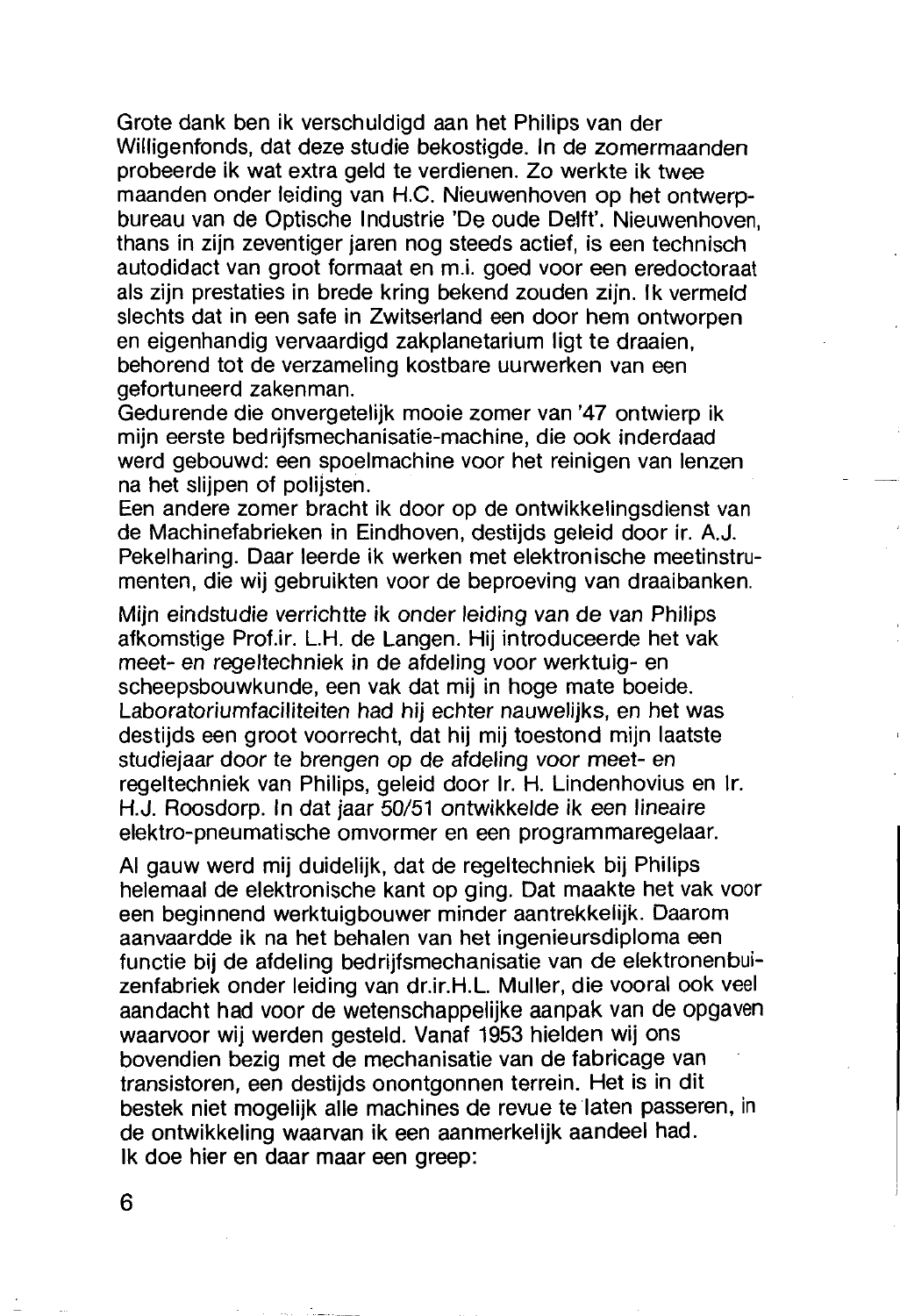- de mechanisatie van de fabricage van glazen omhullingen van radiobuizen<sup>.</sup>

- de lijnmontagemachine voor radiobuizen:

- de meet- en sorteerautomaat voor radiobuizen:

- wikkelmachine voor raamroosters met variabele spoed:

- machines voor de vervaardiging van chips uit monokristallijn germanium;

- lopende-band oven voor het legeren van transistorchips; en nog vele meer.

Sinds 1952 vervulde ik naast mijn werk bij Philips een nevenfunctie als leraar werktuigbouwkunde aan de Opleiding van leerkrachten bij het Nijverheidsonderwijs te Eindhoven. Daartoe werd ik aangezocht door de directeur, mijn vroegere wiskunde leraar aan de MTS J.G. Kerkhofs, een van de beste pedagogen die ik ken.

In 1960 nam ik de leiding van de Engineering Division van The Mullard Radio Valve Company Ltd. te Mitcham, Surrey, Engeland, over van F.W. Jones, O.B.E., een man met grote verdiensten op het gebied van de werkplaatstechniek en de bedrijfsmechanisatie

Als gevolg van spreiding van de produktie naar andere delen van Engeland kreeg de Engineering Division het steeds moeilijker. Door het aantrekken van orders uit Eindhoven en van andere fabrieken, en het doorvoeren van een omvangrijke reorganisatie slaagde ik erin de zaak draaiend te houden. Ik nam vier jonge ingenieurs aan, die het nodige leven in de brouwerij brachten. Ondanks hun geringe ervaring moest ik hen vaak inzetten voor moeilijke projecten. Als voorbeeld vermeld ik de ontwikkeling van machines voor de fabricage van hoezen voor grammofoonplaten, waarin Peter I. Sygall, M.A. een groot aandeel had. Aanleiding tot deze mechanisatie was een noodkreet van de directeur van de Engelse grammofoonplatenfabriek, dat hij in de tang genomen werd door een Londens kartel. Met de door ons in recordtijd ontwikkelde machines richtte hij een betrekkelijk kleine eigen afdeling in voor de hoezenfabricage. Met de 'nuisance value' daarvan kon hij jarenlang druk uitoefenen op de prijzen, die zijn leveranciers in rekening brachten.

In 1965 keerde ik terug naar Eindhoven, waar ik deel ging uitmaken van de leiding van de bedrijfsmechanisatie-activiteiten van de Lichtgroep. Mijn eerste taak lag in Roosendaal, waar een nieuwe generatie machines voor de T.L. buizen-fabricage in ontwikkeling was, de zogenaamde horizontale groep met een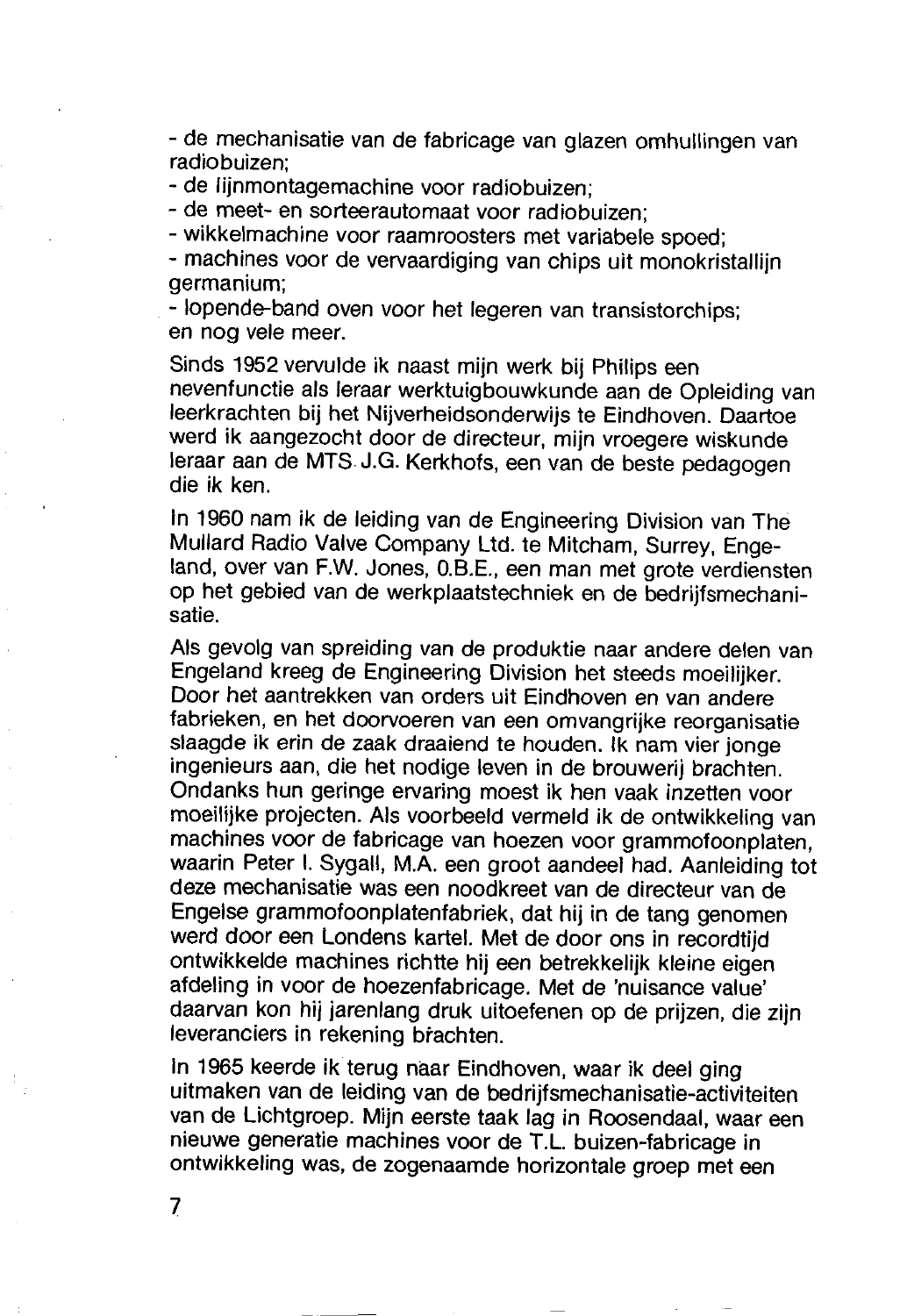producties nelheid van 3.000 stuks per uur. Met vereende krachten slaagden wij erin dit grootschalige project in veilige haven te loodsen

Eind 1966 stond ik onverwachts op een tweesprong; van de Philips directie kreeg ik te horen dat men mij wilde benoemen tot lid van de technische directie van de Lichtgroep, terwijl de TH een beroep op mij deed prof. J.B. Aninga, die zeventig jaar werd. op te volgen als hoogleraar in de bedrijfsmechanisatie. Na moeizaam beraad koos ik tot veler verbazing voor het ambt van hoogleraar.

Miin voorganger Han Aninga, één van de bedrijfsmechanisatiepioniers bij Philips, een man voor wie ik grote bewondering koesterde om zijn brede kennis en ervaring, zijn wijsheid en zijn beminnelijke manier van omgaan met mensen, had in de tien voorafgaande jaren een belangrijke bijdrage geleverd aan de opbouw van afd. W. Behalve aan de techniek schonk hij veel aandacht aan onderwerpen als bedrijfsvoering, kostprijzen, ergonomie en normalisatie. Deze onderwerpen stonden in de belangstelling van de prille afdeling der Bedrijfskunde i.o., en het TH-Bestuur verzocht mij voorlopig ook van deze afdeling lid te worden. Na korte tijd was mij duidelijk dat de nieuwe afdeling weinig ruimte zou bieden voor harde techniek. Toen ik de vraag stelde, of van een redelijk aantal bedrijfskundige ingenieurs mocht worden verwacht dat zij produktiemachines zouden leren ontwerpen, bleek ik de enige te zijn die daar ja op zei. Vanaf dat moment heb ik mij vrijwel volledig geconcentreerd op de technisch-constructieve kant van het bedrijfsmechanisatievak binnen de afdeling der werktuigbouwkunde.

Wat later ging Prof.ir, J.G. Balkestein voor W-studenten colleges en practica in de technische bedrijfsvoering verzorgen, die goed aansloten op het door mij gegeven onderwijs. Ik prijs mij gelukkig met hem al die jaren in uitstekende harmonie te hebben mogen samenwerken, waarbij wij de nijpende personeelstekorten broederlijk hebben gedeeld.

#### Zeer gewaardeerde toehoorders.

ik denk dat ik nu ben aangekomen op een punt van mijn loopbaan van waaruit de meesten uwer de grote lijn kunnen doortrekken. Ik maak daarom de overstap naar mijn tweede thema: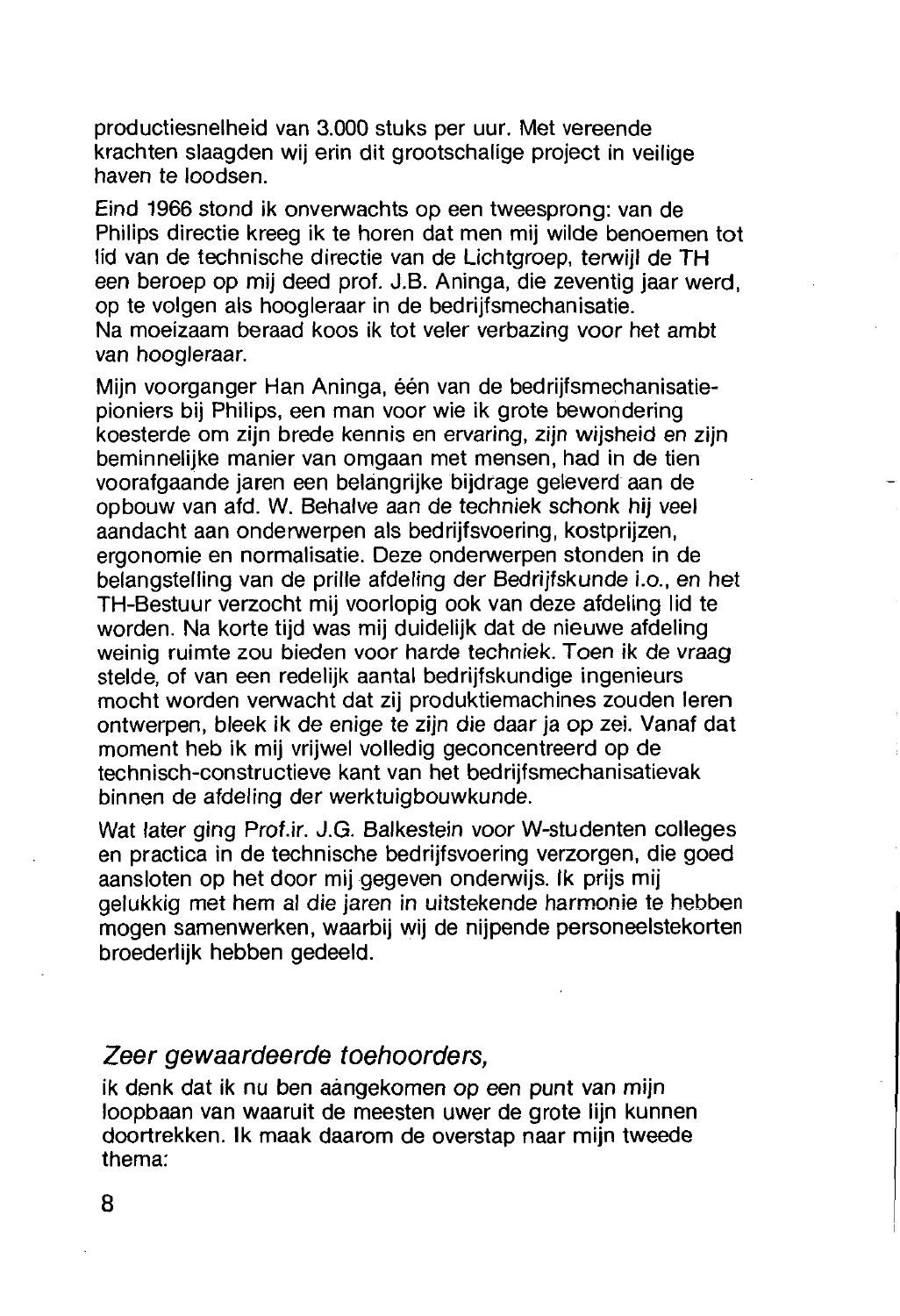#### de inrichting van onderwijs en onderzoek in de groep bedrijfsmechanisatie in de afdeling W

Van het begin af aan stond bij mij vast dat ik de opleiding van de studenten in hun vierde en vijfde studiejaar zo dicht mogelijk wilde laten aansluiten bij de beroepspraktijk. Dat betekende, dat de te stellen opgaven een uitdaging moesten zijn voor de creatieve vermogens van de student; dat hij moest leren op eigen kracht te komen tot een machineconcept; dat hij zijn ideeën vervolgens moest kunnen vastleggen in een duidelijke ontwerptekening; en dat hij door uitwerken van de moeilijkste onderdelen moest aantonen, dat hij desnoods zelf de detailtekeningen zou kunnen vervaardigen. Bij deze laatste eis fronst menig wetenschapper de wenkbrauwen, en zweeft het woord 'triviaal' hem om de lippen. Ik meen deze eis echter te moeten stellen om drie redenen:

- ten eerste omdat de goede werking van een machine in niet geringe mate afhankelijk is van goed doordachte details:

- ten tweede omdat ik vind dat, als iemand later leiding moet geven aan een ontwerpgroep, men van hem mag verwachten, dat hij uit eigen ervaring een goed inzicht heeft in alle door de groep te verrichten werkzaamheden:

- ten derde omdat men juist bij het detailleren gedwongen wordt zich voortdurend af te vragen, hoe iets zo goed mogelijk kan worden gemaakt tegen een zo gunstig mogelijke prijs, vanouds de doelstelling van de praktijk.

Naar buiten toe zou ik willen aantonen dat de beoefening van een typisch toepassingsgericht vak als bedrijfsmechanisatie in een academische omgeving gunstige resultaten zou afwerpen voor de beroepspraktijk. Dat alles zou ik moeten verwezenlijken met een gering aantal medewerkers en minimale middelen. vergeleken met wat ik in de industrie gewend was.

Ik besloot de werkzaamheden van de groep in te delen in twee categorieën: projecten en aspecten.

ledere medewerker kreeg een bepaald aspect van het vakgebied als onderwerp van onderzoek, waarbij ook studenten zouden worden ingeschakeld. Tevens had vrijwel iedere medewerker een of twee -doorgaans aan de industriële praktijk ontleendeeindstudieprojecten onder zijn hoede.

#### Projecten

Deze projecten vertoonden een grote verscheidenheid, die doelbewust werd nagestreefd, opdat onze kennis op de gekozen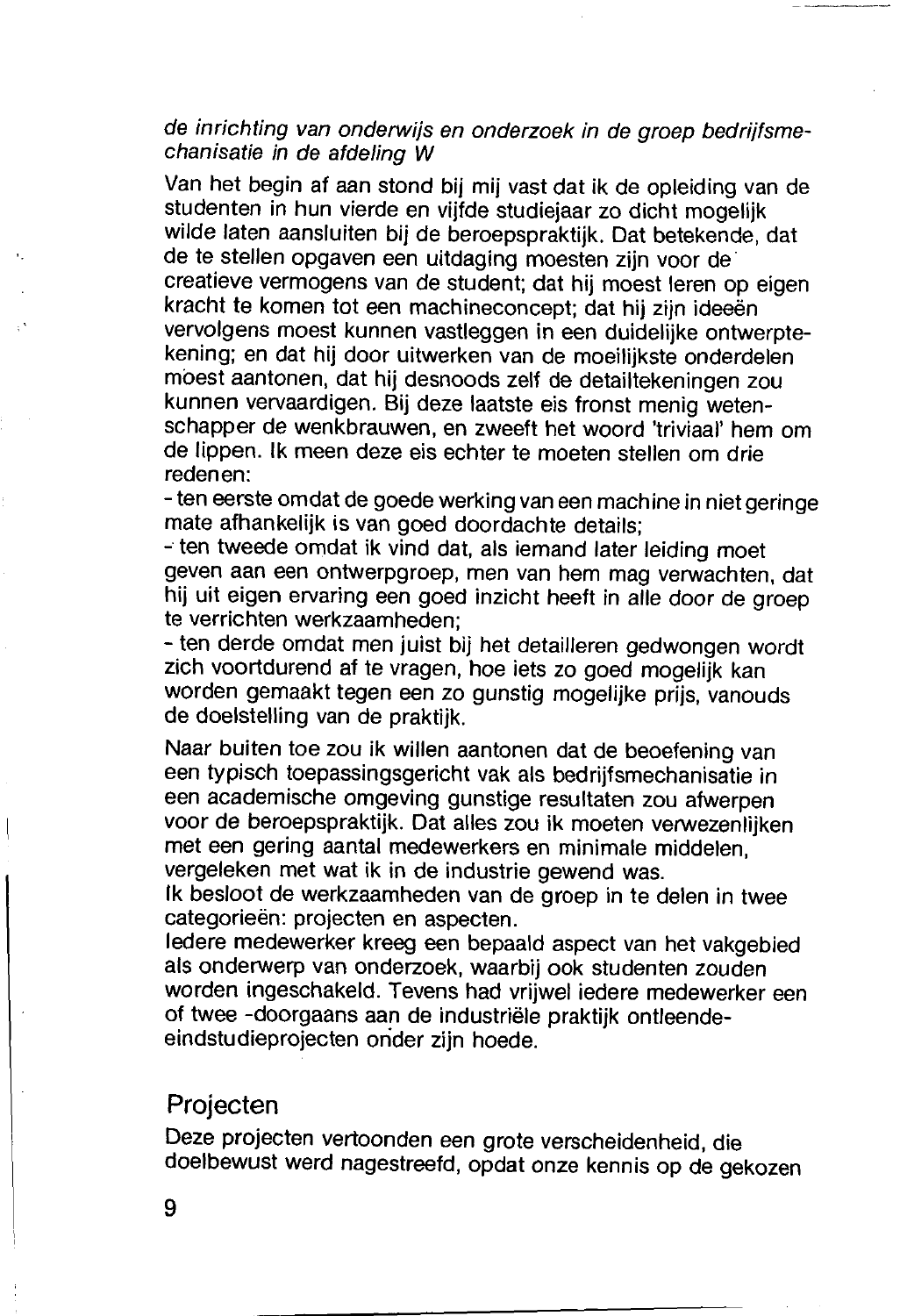aspecten een zo breed mogelijk draagvlak zou krijgen. Breder dan wanneer wij slechts projecten zouden ontlenen aan een beperkt toepassingsgebied, zoals bij voorbeeld de mechanisatie van de rubberverwerkende industrie

De meeste vierdejaarsopdrachten werden in het eigen laboratorium voor bedrijfsmechanisatie uitgevoerd. Voor het constructieve deel van het werk richtten wij een constructiebureau in, dat onder leiding stond van ir. P.W. Koumans en P.J.J. Renders. Daar waren alle handboeken, die men ook in de praktijk gebruikt. voorhanden, zodat de studenten goed op konden schieten met hun werk. Ter ondersteuning van het ontwerpwerk werd een kleine computer met randapparatuur aangeschaft voor een budget, dat ook een constructiebureau van een kleine of middelgrote onderneming zich zou kunnen veroorloven. Verscheidene -ook oudere- medewerkers ontwikkelden een grote handigheid in het gebruik van deze middelen, en waren altijd bereid de studenten op weg te helpen met het oplossen van hun ontwerpproblemen. In het laboratorium richtten wij een kleine ontwikkelingswerkplaats in onder leiding van ing. J.J.M. Schrauwen. Studenten werden aangemoedigd daar zelf de onderdelen te maken voor hun proefopstellingen onder toezicht van de assistenten F. v. Stiphout en J. v. Tartwijk, die vaak een verrassende kijk bleken te hebben op de kwaliteiten van de studenten.

Viifde-jaarsprojecten waren meestal afkomstig uit de industrie. Voor het beoefenen van een vak als bedrijfsmechanisatie aan een technische hogeschool zijn goede contacten met de industrie onontbeerlijk. Ook in de onevenwichtige zeventiger jaren hield onze groep daaraan vast, waarbij ons streven erop gericht was niet alleen met de grote bedrijven samen te werken, maar ook de kleine en middelgrote bedrijven actief te benaderen. Gaarne betuig ik bij deze gelegenheid nog eens mijn hartelijke dank aan de vele directies en medewerkers van bedrijven, waarmee onze groep gedurende mijn ambtsperiode mocht samenwerken. Met voldoening vermeld ik. dat veel van dit hoofdzakeliik door studenten verrichte werk in de industrie tot uitvoering kwam. Niet zelden vond een jong ingenieur zijn eerste werkkring in het verlengde van zijn vijfde-jaarsproject. Gedurende de laatste jaren is het zelfs enige keren voorgekomen, dat eindstudie-verslagen door bedrijven werden gebruikt ter ondersteuning van subsidieaanvragen voor innovatieve ontwikkelingen bij het Ministerie van Economische Zaken of bij de E.E.G.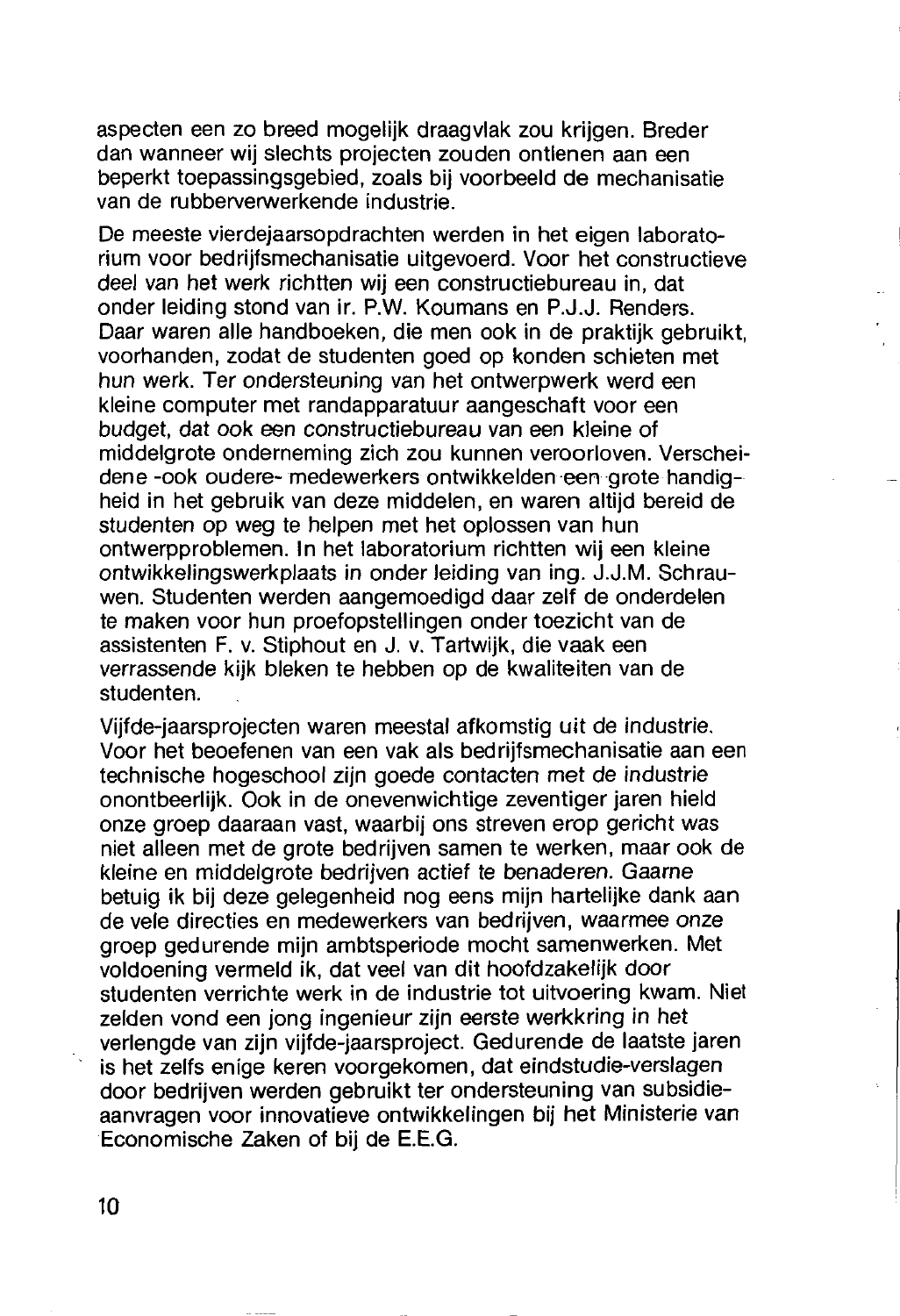#### Aspecten

Het eigen onderzoek van de groep is geconcentreerd op enkele aspecten van het vak, die voornamelijk werden gekozen op grond van hoge toepassingsfrequentie in een grote verscheidenheid van mechanisatie-projecten:

- stangenmechanismen
- nokmechanismen
- machine-besturingen
- toevoerinrichtingen
- transportsystemen voor wordende produkten

Ter toelichting kies ik uit elk van deze gebieden enkele voorbeelden uit het werk van de verschillende medewerkers.

Het aspect 'stangenmechanismen' is vanouds het werkterrein van Dr. E.A. Dijksman, die toetrad tot onze groep na het afscheid van Prof.dr.ir. W.L.H. Schmid. Hij heeft -vooral ook internationaalgrote erkenning gevonden voor zijn werk op het gebied van de theorie van zes-stangen mechanismen. In het dagelijks leven komt u stangenmechanismen tegen in b.v. brievenwegers, tuinstoelen, bureaulampen, naaimachines, automobielen, piano's etc. Voor de ontwerper van machines en apparaten is een grondige kennis van de leer der mechanismen onontbeerlijk.

Het vak verdient mijns inziens dan ook een vaste plaats in het docentenplan van de afdeling W.

Ir. P.J.C. Mikkers heeft zich, naast zijn taken in het onderwijs op het gebied van de mechanismen, verdienstelijk gemaakt met het analyseren en ontwikkelen van computerprogramma's voor het ontwerpen van stangenmechanismen.

Het aspect 'nokmechanismen' is behartigd door ir. P.W. Koumans. In vrijwel iedere productiemachine vindt men een aantal nokmechanismen. In het dagelijks leven komt u ze niet zo vaak tegen, tenzij u sleutelt aan viertakt motoren, hoewel..., u mag een Lipssleutel ook als een nok beschouwen. Nokmechanismen leveren zowel bij het ontwerpen als bij het maken problemen op, die wij vanaf het begin geïntegreerd hebben benaderd. Dit heeft geleid tot een cad-cam systeem avant la lettre. Het ontwerp wordt gemaakt met ons minicomputer-systeem, dat behalve een tekening ook een ponsband kan afleveren om de speciale freesmachine te besturen. Tekening en ponsband zijn echter alleen in uitzonderlijke gevallen nodig. De freesmachine is gebaseerd op een machine-concept van de toenmalige student-medewerker Ir. W. Stigter. Het originele besturingssysteem werkt optisch-elektronisch-mechanisch, en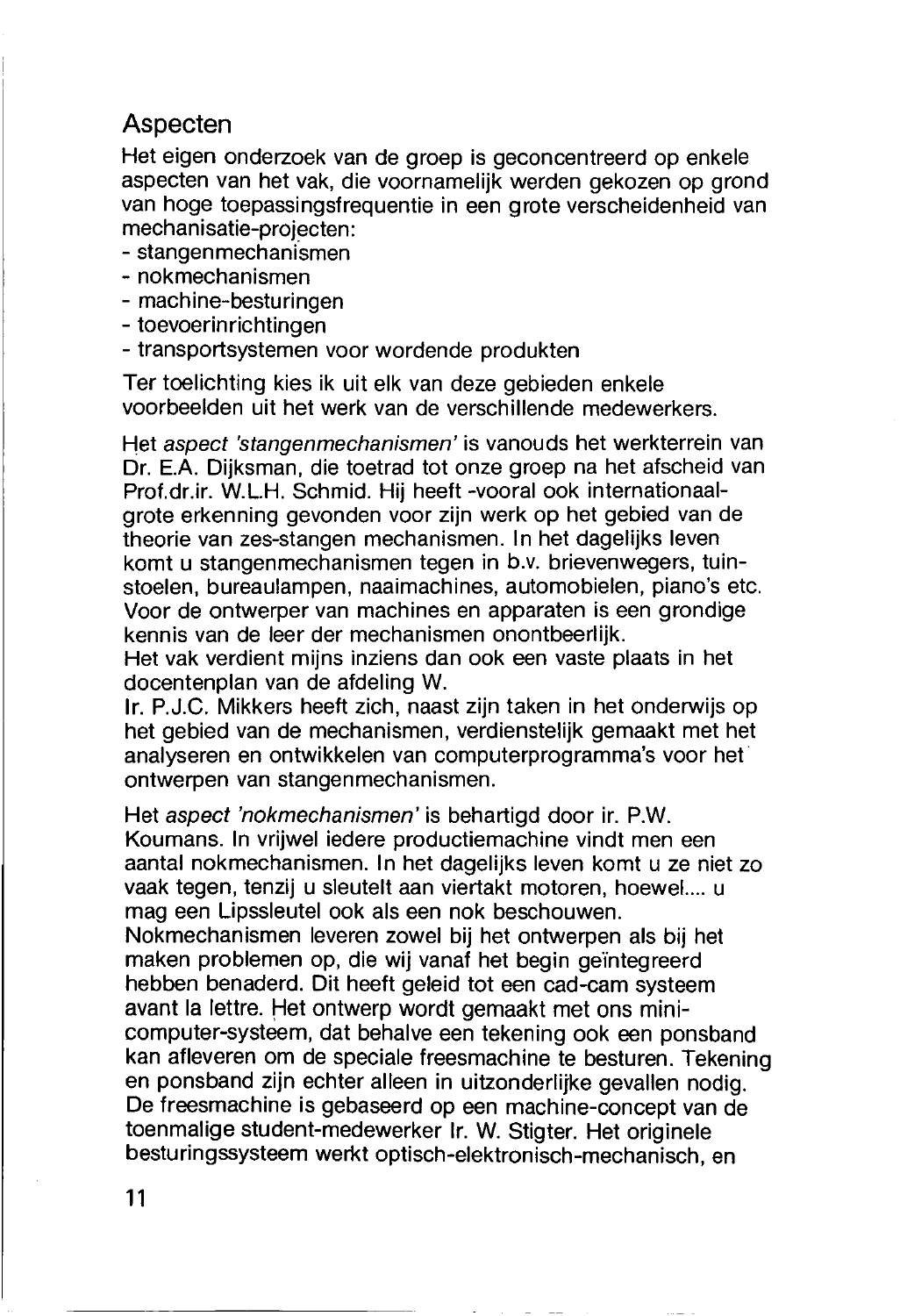kan snel worden geprogrammeerd. Zowel de op de fabricage van nokken gespecialiseerde machinefabriek Kramer en Duyvesz te Zaandam, als de NV Philips beschikken thans over een machine. on contractbasis gebouwd volgens ons ontwerp.

Het aspect 'machinebesturingen' is het aandachtsgebied van ing. J.J.M. Schrauwen. Aanvankelijk lag het accent op pneumatische systemen. waarvoor ontwerpmethoden werden ontwikkeld, die een brede verspreiding hebben gekregen. Wat later werden de toepassingsmogelijkheden van zogenaamde fluïdische schakelingen intensief onderzocht. Deze berusten op subtiele stromingsverschijnselen langs flauw gebogen wanden. doch bevatten geen bewegende delen. Geëxperimenteerd werd o.a. met in ons laboratorium ontworpen en vervaardigde elementen. Uit vele proeven bleek dat de nauwe kanaalties in zulke elementen veel drukverlies gaven, zodat zelfs voor eenvoudige circuits al gauw tussenversterkers moesten worden toegevoegd. Ook bleek onder bedrijfsomstandigheden spoedig vervuiling op te treden, die moeilijk te verhelpen was. De conclusie was dat wij hier niet mee door moesten gaan en ons beter volledig op de electronische besturingen konden richten. Pas jaren later droogden op dit gebied de publicaties op. doofden de congressen hun vuren en staakten de fabrikanten hun reclame en productie. In vele opzichten was dit een leerzame episodel

Het aspect 'toevoerinrichtingen' is bewerkt door Ir. A.T.J.M. Smals. Een indruk van de werking van een typische toevoerinrichting krijgt men door op de TV de verrichtingen van de lottoballenmachine te volgen. De lotto-ballen zijn echter wel heel gemakkelijk toe te voeren 'produkten'.

Door de grote verscheidenheid van materialen en halfprodukten. die aan produktiemachines moeten worden toegevoerd, is het al moeilijk om tot een zekere indeling te komen. Smals heeft uit de literatuur en door studiereizen de ontwikkelingen over de gehele wereld gevolgd, maar een bevredigende systematiek is nog niet voorhanden. Zelf heeft hij ook een systeem ontwikkeld, gebaseerd op bepaalde vormkenmerken van produkten.

Ook verfiinde hij de theorie van trilvoeders door experimenten met een fraaie, door een student onder zijn leiding ontworpen proefopstelling, waarmee vele invloedsfactoren konden worden gevarieerd.

Het 'transport van wordende produkten' is het aspect dat Ing. H.A. Bulten voor zijn rekening neemt. Het transportsysteem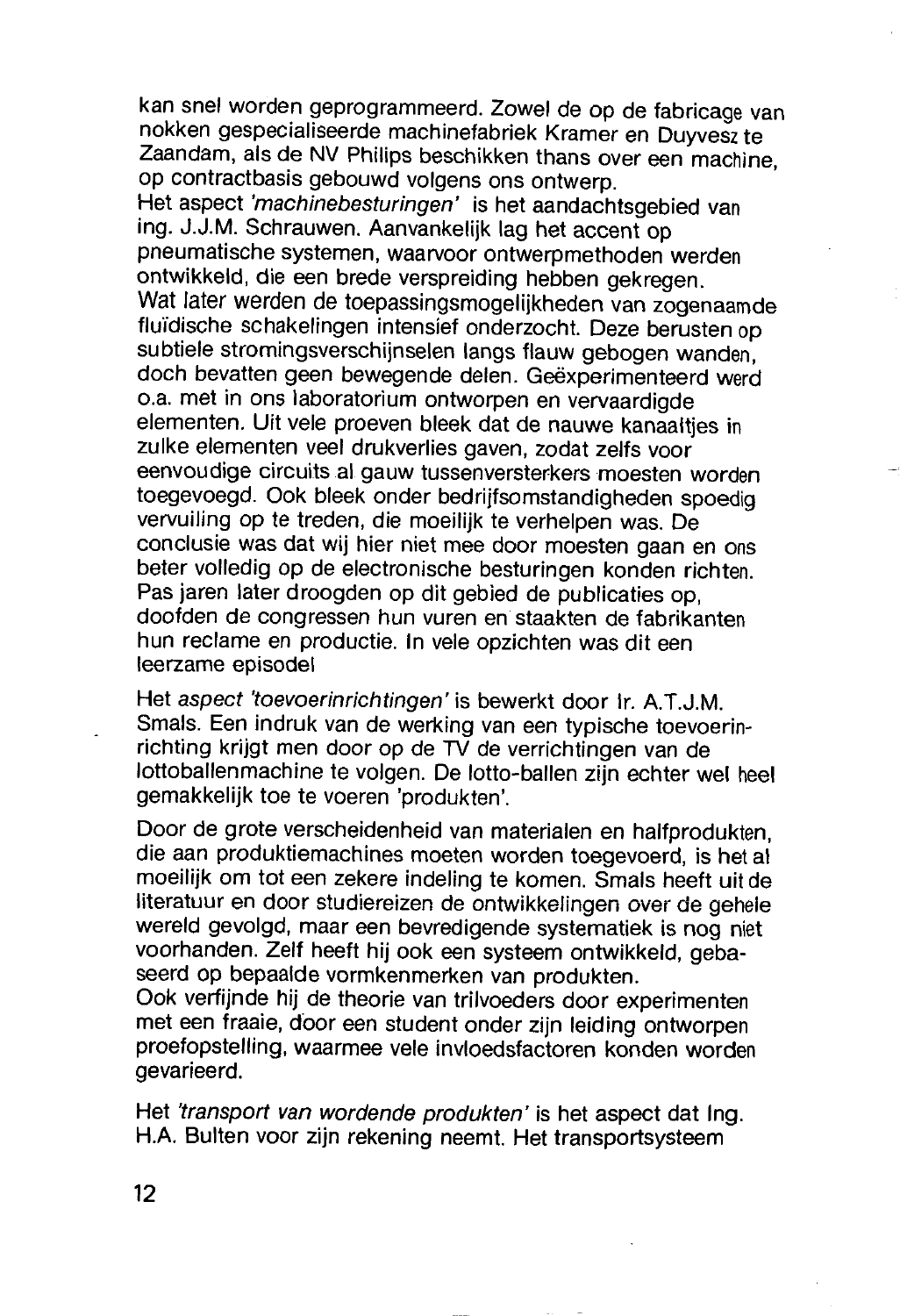vormt als het ware de ruggegraat van een productie-machine.

Een bijzondere uitdaging vormde het onderzoek naar de haalbaarheid van een continu lopend bandtransportsysteem, dat een deken van houtvezels onder zeer hoge druk (70 bar) en een temperatuur van rond 150°C moest samenpersen tot een desnoods oneindig lange band van hardboard. Het idee voor dit systeem was afkomstig van mijn twee jaar geleden overleden vriend ir. S.S. Wadman, destiids directeur van de enige Nederlandse hardboardfabriek. Ondermeer moest worden aangetoond dat de roestvrij-stalen transportbanden zodanig konden worden ondersteund, dat de wrijvingskracht kon worden overwonnen zonder de banden kapot te trekken. Wadman wilde daartoe gebruik maken van een oliefilm tussen de banden en hun speciaal gevormde stalen leiblokken. Tevens moest de oliefilm de benodigde warmte kunnen overdragen. Met behulp van een onder zijn leiding ontwikkelde proefopstelling schaal 1:10 slaagde Bulten erin de haalbaarheid van het werkingsprincipe aan te tonen. Door een Belgisch en een Duits bedrijf wordt doorgewerkt aan de ontwikkeling van dit systeem, waaraan een grote behoefte bestaat voor de fabricage van allerlei plaatvormige producten.

Speciale vermelding verdient het feit dat wij voor het onderzoek van transportsystemen met een grotere mate van flexibiliteit in 1978 besloten onze eerste robot aan te schaffen. Ik had de ontwikkeling van robots sinds 1962, toen ik een van de eerstelingen onderzocht, met argusogen gevolgd. Vele jaren vond ik voor de meeste toepassingen in de bedrijfsmechanisatie de prijs van deze machines te hoog in verhouding tot hun prestaties. Toen kwalitatief redelijke elektromechanisch aangedreven robots van betrekkelijk bescheiden afmetingen verschenen, achtte ik de tiid gekomen in de ontwikkeling te gaan participeren.

#### Colleges

Hoorcolleges acht ik niet alleen voor de student, maar ook voor de docent van groot belang. Zij dwingen hem ertoe zijn kennis systematisch geordend op schrift te stellen. Daarbij komen de zwakke plekken duidelijk naar voren, die dan door literatuurstudie of eigen onderzoek kunnen worden verstevigd. Soms komen bij de collegevoorbereiding onvermoede samenhangen of analogieën aan het licht, waardoor de kennis op een hoger plan gebracht kan worden en de didactiek kan worden verbeterd.

 $13$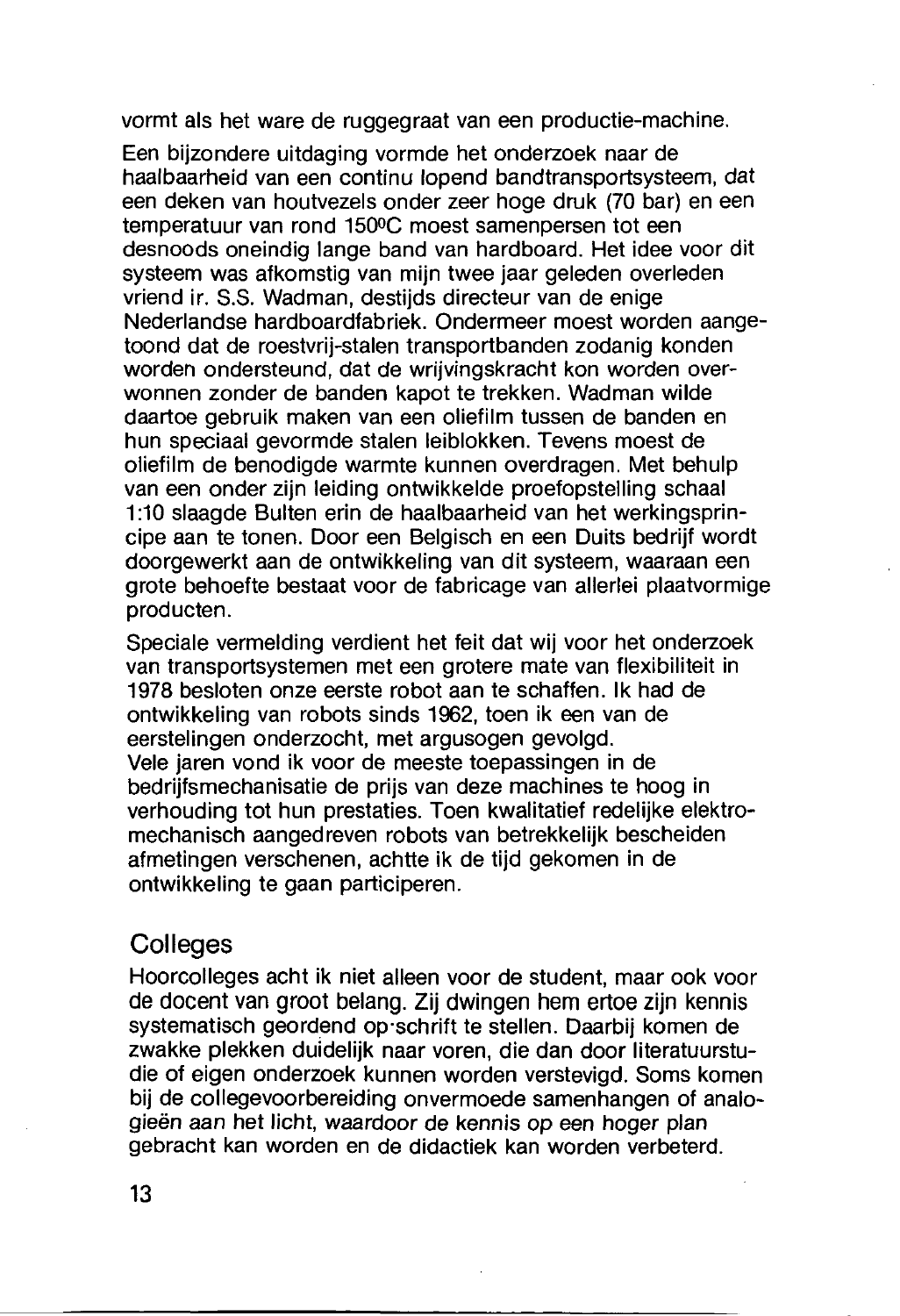Aanvankelijk gaf ik alle colleges zelf; later werd een toenemend aandeel geleverd door de medewerkers, vooral voor de hoofdstukken die correspondeerden met hun onderzoektaak.

### Practica en oefeningen

Steeds hebben wij ernaar gestreefd de hoorcolleges te ondersteunen door goed gerichte practica in het laboratorium. Daar werden de studenten ondermeer geconfronteerd met de problematiek van het voorbereiden van de produktie en het inrichten en afstellen van produktiemachines. U zult begrijpen dat dergelijke practica veel begeleiding vragen. Door inschakeling van alle eerder genoemde medewerkers en de assistenten Ing. H.W.A.M. van Rooy en F.G.J. Soers alsmede van student-assistenten is het ons steeds weer gelukt de eindjes aan elkaar te knopen.

#### Dames en heren.

het zal u uit het voorgaande duidelijk zijn, dat ik wel zeer grote dank verschuldigd ben aan alle leden van mijn groep, en daarbij wil ik dan zeker ook de verschillende secretaresses noemen -thans Lia Neervoort- die de groep hebben bijgestaan. Dank zij hun aller bekwame en zeer zelfstandige inzet kon ik mij met een betrekkelijk gerust hart wijden aan een aantal bestuurlijke taken, waarvoor in de loop van de tijd een beroep op mii werd gedaan, zowel van binnen als van buiten de hoaeschool. Het rectoraat was daarvan de zwaarste, en daarom wil ik vooral Prof.ir. H.P. Stal nog eens met nadruk bedanken voor zijn bereidwilligheid als buitengewoon hoogleraar de leiding van de groep gedurende die jaren te hebben willen overnemen. Ook daarna heeft hij nog belangrijke bijdragen geleverd aan de aktiviteiten van de vakgroep, vooral op de gebieden van industriële robots en flexibele automatisering van de produktie. Ik ga daar vandaag niet verder op in, omdat hij binnenkort zelf een afscheidscollege hoopt te geven.

De onlangs benoemde collega's Prof.ir. J.M. van Bragt, buitengewoon hoogleraar, en Prof.dr.ir. J.E. Rooda, gewoon hoogleraar, gaan nu mijn vak bedrijfsmechanisatie, dat de aan de moderne ontwikkelingen aangepaste naam 'automatisering van de produktie' heeft gekregen, verder uitdragen onder de studenten. Ik wens hun veel succes en voldoening bij de vervulling van deze dankhare taak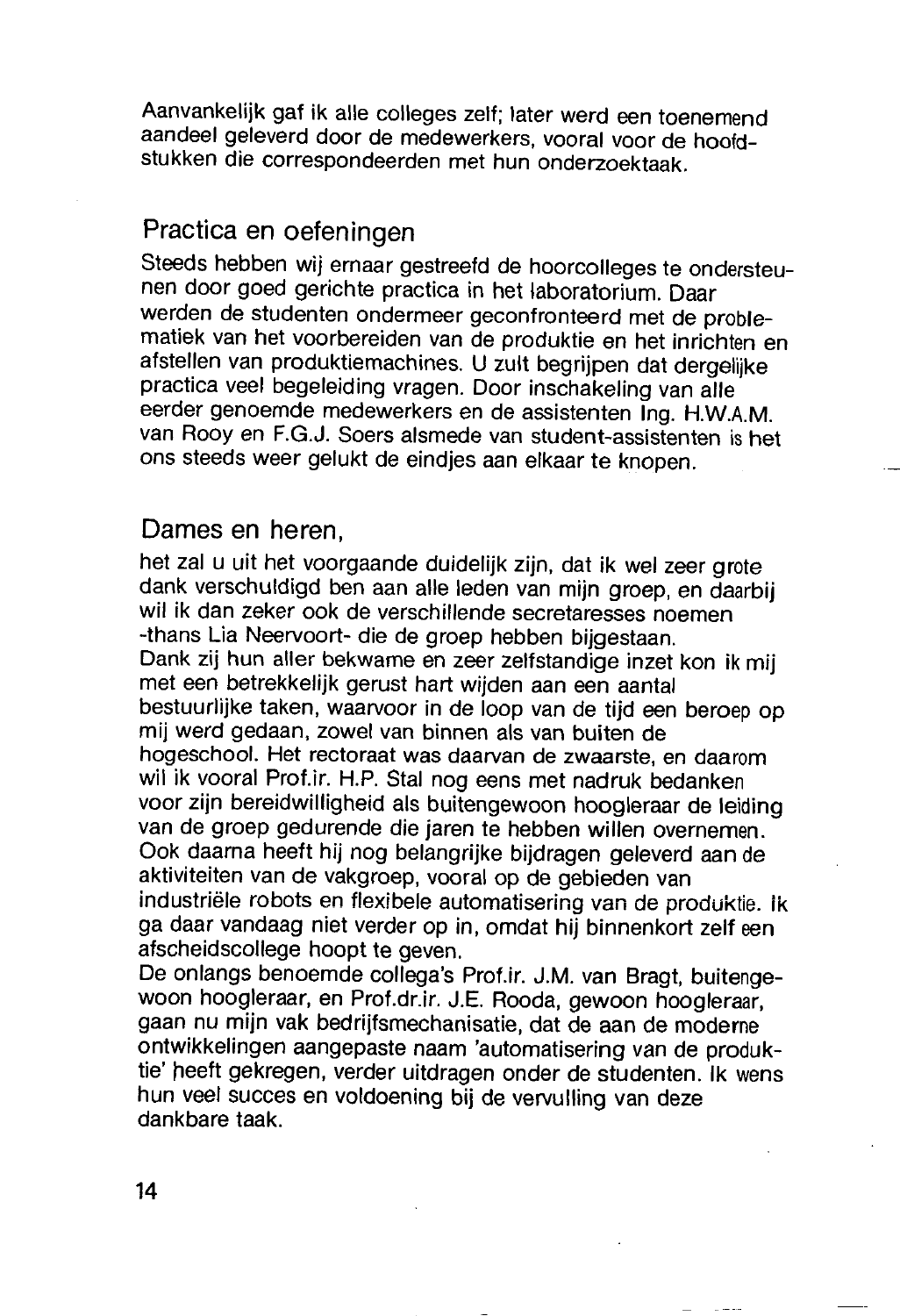#### Zeer gewaardeerde toehoorders.

Nu ik mij van de voor mijn gevoel belangrijkste taak van een scheidend ambtsdrager heb gekweten, veroorloof ik mij nog een korte beschouwing over mijn laatste thema:

Het voortbestaan van de TH als technisch wetenschappeliike instelling. Ik interpreteer dit begrip als een werkgemeenschap waarbinnen twee cultuurcomponenten als het ware samenvloeien: een typisch technische, sterk gericht op het realiseren van concrete oplossingen voor concrete problemen, en een wetenschappelijke component, strevend naar een dieper inzicht in de geheimen van de natuur en de drijfveren van de mens. Een TH onderscheidt zich van een universiteit door de duidelijke aanwezigheid van die technische component. Nu zijn de TH's in Nederland opgenomen in de rij van universiteiten en hogescholen; zij vallen dan ook onder dezelfde wetten en regels als de universiteiten. Zoals vooral het laatste jaar is gebleken, is het niet denkbeeldig dat door deze gelijkschakeling juist de technische component binnen een TH in de verdrukking kan komen. Ik denk hierbij met name aan de recente regeringsmaatregelen en de bestuurlijke uitwerking daarvan met betrekking tot de invoering van de rang van universitair hoofddocent. Deze rang is namelijk vrijwel ontoegankelijk gemaakt voor niet gepromoveerde wetenschappelijke hoofdmedewerkers. Hier is geen rekening gehouden met het bijzondere karakter van de technische discipline. In een vak als het mijne bijvoorbeeld beschouwen in de industrie werkzame ingenieurs promoveren als een volmaakt overbodige luxe met een zeer lage prioriteit. Laat ik vooropstellen dat ik daar nu zelf genuanceerder over denk. Ons vak zou er bij gebaat zijn. als er meer over geschreven zou worden, juist in gedegen werkstukken als proefschriften of proefontwerpen. In de praktijk echter zal het vasthouden aan de eis, dat iemand gepromoveerd moet zijn om de rang van u.h.d. te kunnen bereiken, betekenen. dat ingenieurs uit de industrie niet meer bereid zullen blijken bij de TH in dienst te treden. Het is zelfs niet ondenkbaar dat op den duur hun animo tot samenwerken met een TH in ongunstige zin wordt beïnvloed.

Nog schadelijker is het effect op het moreel van een aantal reeds vele jaren aan de hogeschool verbonden, uit de industrie afkomstige, ingenieurs. Menigeen hunner zou m.i. een 'battle field commission' verdienen. om eens een hier wel zeer toepasselijke militaire term te gebruiken.

Nederland is niet het enige land waar regering en bestuurscolle-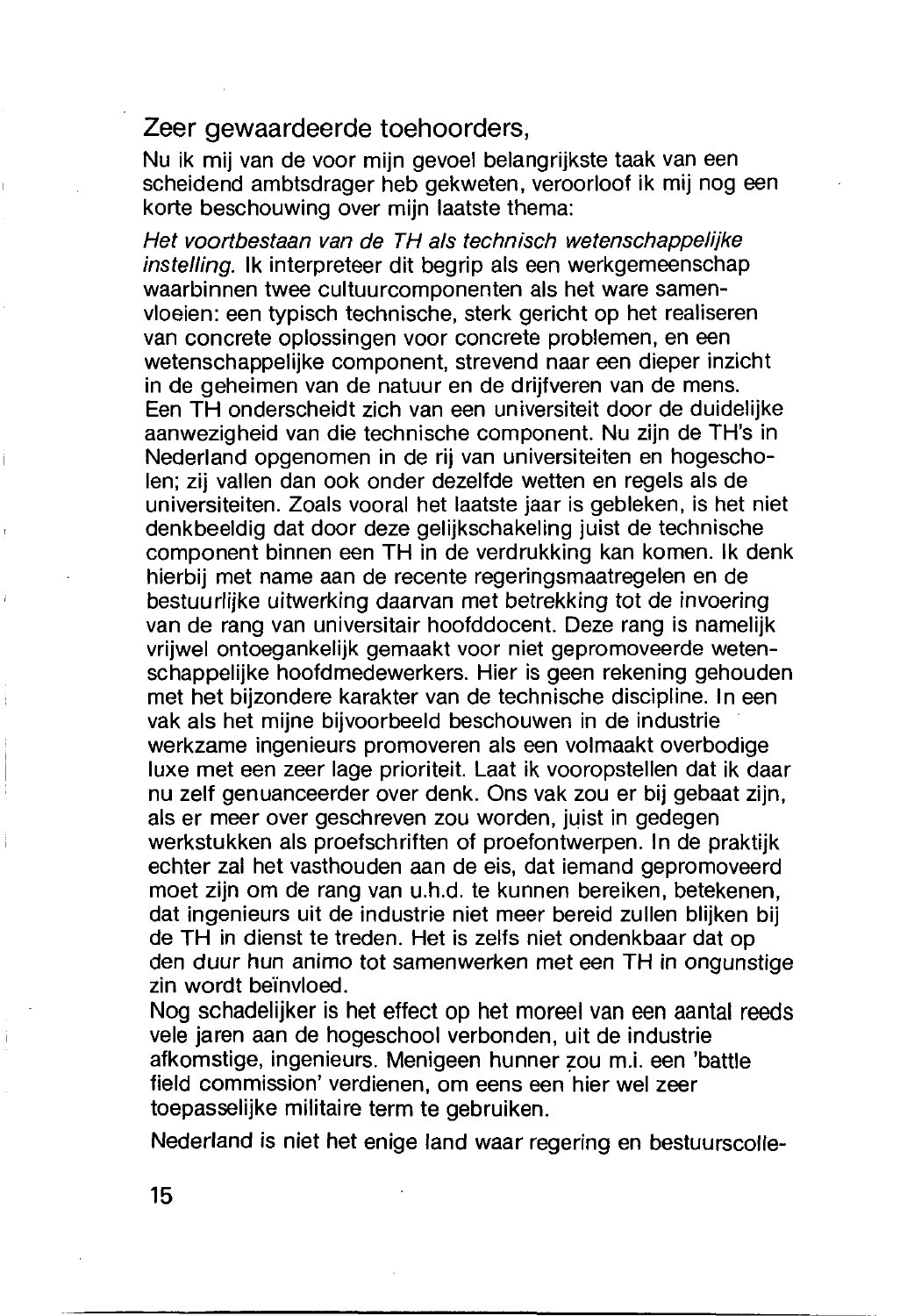ges zullen moeten waken voor het levend houden van de technische discipline binnen het universitaire bestel, zoals blijkt uit de volgende citaten.

Zii zijn ontleend aan een recent rapport van de Engelse 'Science and Engineering Research Council' met als titel: 'The needs of engineering'. Ik citeer:

'Engineering and science share a common heritage and the relationship between them is strong and must be preserved. However, engineering is a different discipline with its own ethos and traditions, and has to be linked properly with industry and the needs of society. It will therefore require different forms of support which need to be measured against different criteria to those appropriate to the more scientific disciplines'.

Elders in dit rapport staat nog:

'the complaint is often made that the academic engineer has become too detached from the mainstream of engineering, and that such engineers, in an attempt to attain academic respectability have too often adopted the language and attitude of their scientific colleages instead of acting as the custodians of a different culture with its own values and traditions'.

Deze gedachten zijn mij uit het hart gegrepen, en ik heb dan ook steeds getracht die technische cultuur, waarin ik ben opgegroeid. binnen de hogeschool uit te dragen.Een TH heeft naar mijn overtuiging op wat langere termijn bezien slechts recht van bestaan, als men er in slaagt een evenwichtige verhouding tussen de typisch technische- en de wetenschappelijke disciplines te handhaven. Zou men de technische component laten atrofiëren, dan zal de buitenwereld de TH en de ingenieur al gauw niet meer onderscheiden van een universiteit en een doctorandus. Een TH die de wetenschappelijke component verwaarloost, zal steeds minder in staat blijken technische oplossingen te vinden voor ongewone problemen, evenmin trouwens de beste oplossingen voor gewone problemen, en daardoor op den duur zijn reputatie verliezen.

Het zou voor ons land rampzalig zijn als wij tengevolge van allerlei maatregelen, die juist een kwaliteitsverbetering van het aan universiteiten en hogescholen verrichte werk beogen, over enige jaren zouden moeten constateren een inferieure ingenieursopleiding te hebben overgehouden.

Ik mag slechts hopen dat de gesignaleerde evenwichtsverstoringen over enige tijd de conclusie wettigen, dat het op de proef gestelde evenwicht gelukkig stabiel bleek te zijn.